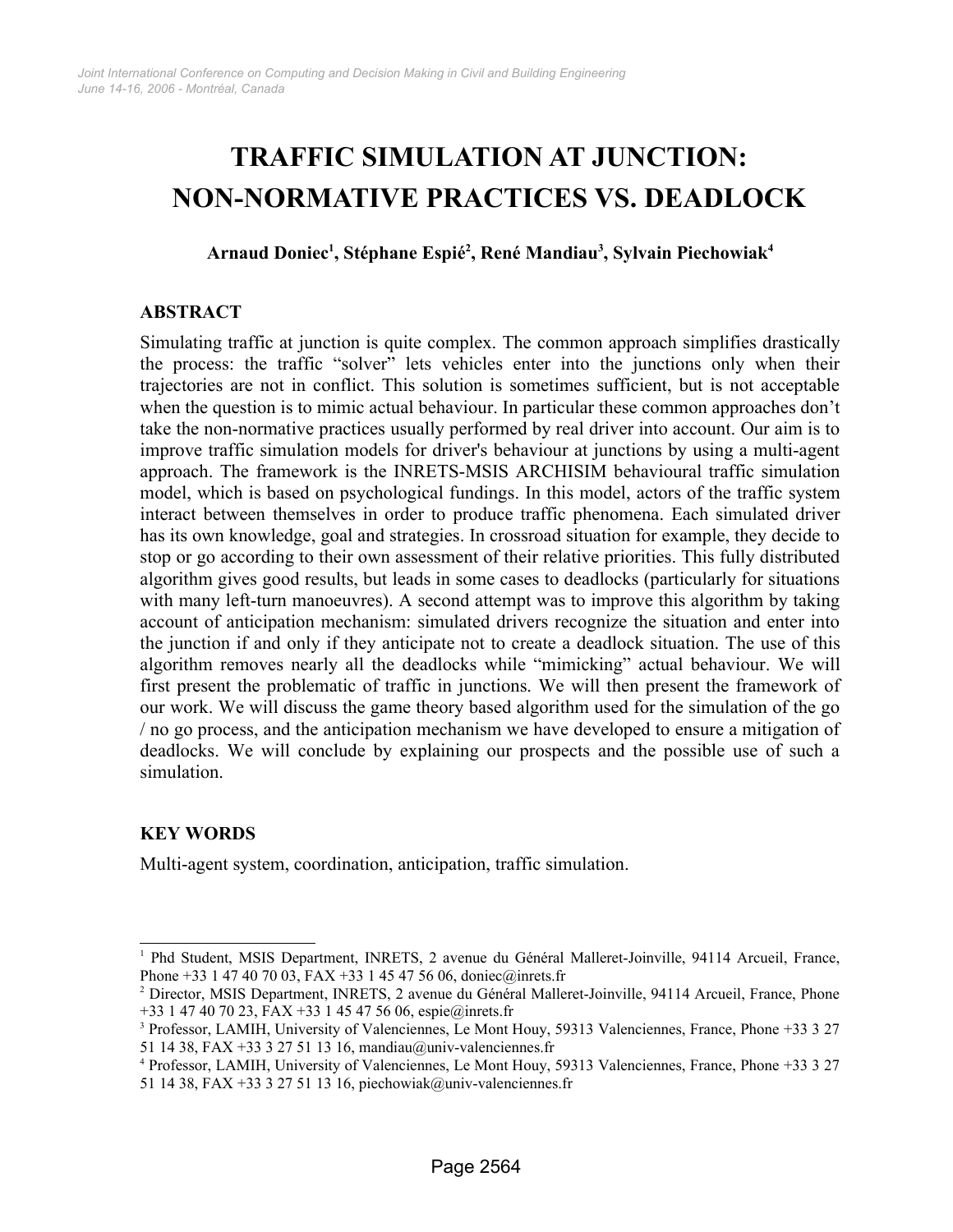# **INTRODUCTION**

Traffic simulation at junction is a complex problem. The common approach consists in using a centralized scheduler over the traffic flow on each branch of the crossroad. This approach constitutes a really drastic simplification of the problem since the scheduling process lets enter into the intersection only the vehicles whose trajectories are not in conflict. This solution is sometimes sufficient, but is not acceptable when the question is to mimic actual behaviour. It allows neither a good accuracy of traffic flow (and jam...) for dense situations, nor a "realistic" traffic usable for a driving simulator.

The MSIS team from INRETS develops for many years a driving simulator dedicated to the studies of driver behaviours and traffic. This approach is original since it combines the use of a behavioural traffic simulation model (ARCHISIM) (Espié 1995) and a simulator (SIM²). In the ARCHISIM model, the traffic is considered as an emergent phenomena which results from the actions and interactions of the different actors of the simulation: car drivers, motorcyclists, road operators, pedestrians…

The computing model of ARCHISIM follows the multi-agent principles (Demazeau 2001). Each simulated driver is considered as an autonomous software agent with its own knowledge, goals and strategies. It evolves into a virtual environment made up of roads and intersections. Many agents may want to reach a same part of the road at the same time: this conflict can lead to an accident or a deadlock. To avoid such a situation, the agents have to coordinate with each other as in real life.

# **TRAFFIC SIMULATION AT JUNCTIONS**

## **OVERVIEW**

Crossing an intersection is a driving task which differs from one country to the next. For example, for the latin drivers, this task is mostly "competitive". Conversely, in the northern country, the crossing is less competitive and more "cooperative". Therefore, traffic simulation at junction requires a coordination between conflictual traffic flows (intersection and merging streams) in a high dynamic environment. This problematic can be expressed as a multi-agent coordination issue. First works on multi-agent assumed that all agents act in order to achieve a common goal: distributed planning (von Martial 1992), task sharing (Gasser et al 1988), distributed research algorithm (Yokoo 2001, Doniec et al 2005). This type of coordination can be qualified as cooperative. On the opposite, the competitive coordination tries to give an answer to the problem in which many agents try to achieve their own goal in respect of such properties of the global system. This field of research is more recent and few works exist (Shoham et al 1995, Aknine et al 2000).

In (Champion et al 2003), the authors present a competitive coordination mechanism dedicated to the traffic simulation at junction. This mechanism which is fully distributed and integrated in the ARCHISIM model is described in the next section.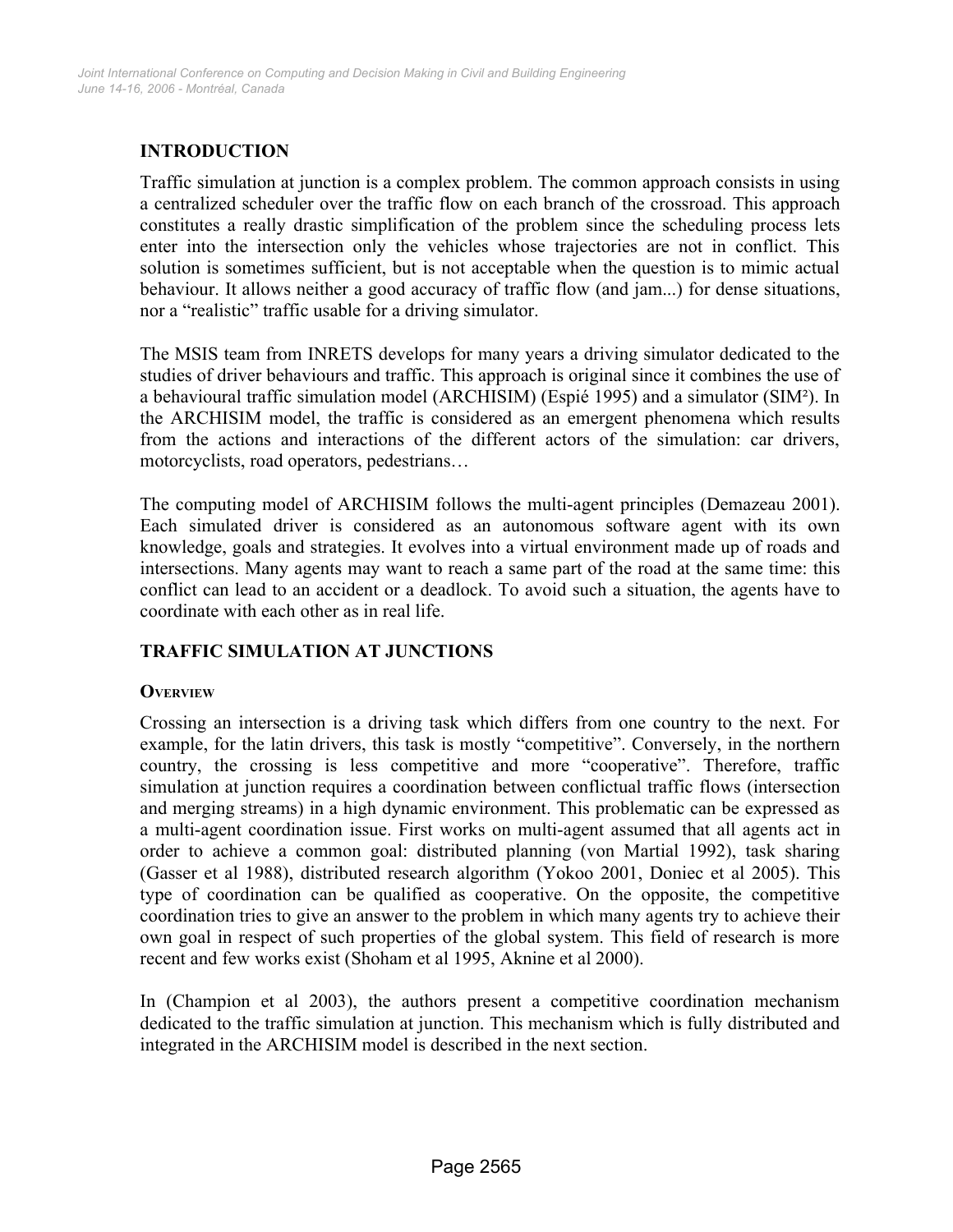#### **MODELING TRAFFIC SITUATION AT JUNCTION**

Each complex crossroad can be viewed as a succession of simple junctions and a traffic situation can be expressed as a combination of elementary situations. An elementary situation is made up of two vehicles *x* and *y* sharing a priority relation. The figure [1](#page-2-0) describes the four elementary situations which can occur at a simple junction.



<span id="page-2-0"></span>*Figure 1: Elementary traffic situations at junction*

Each situation is characterized by potential conflict points over the mobiles' trajectories. In (Champion et al, 2003), the authors introduce a modeling of these situations based on game theory. Each agent can choose between two possible actions *Go* and *Stop* which allow to calculate the longitudinal acceleration of the simulated vehicle. The situation is therefore described as a payoff matrix which associates earning or penality to the four possible strategies:  $x$  Go /  $y$  Go,  $x$  Stop /  $y$  Go,  $x$  Go /  $y$  Stop,  $x$  Stop /  $y$  Stop (Figure [2\)](#page-2-1).

| Go<br>Stop<br>$(a_3,0)$ Go<br>$(a_1, a_1)$<br>$(0,0)$ Stop<br>(0,0)<br>$\neg prio(x,y) \land \neg prio(y,x)$ | Go<br>Stop<br>$(b_6,0)$ Go<br>$- b_2,$<br>$-b_{1}$<br>$(0,0)$ Stop<br>$(0, b_3)$<br>$\neg prio(x,y) \land prio(y,x)$ | Go<br>Stop<br>$(b_3,0)$ Go<br>$(-b_1, -b_2)$<br>$(0,0)$ Stop<br>$(0, b_6)$<br>$prio(x,y) \land \neg prio(y,x)$ | Go<br><b>Stop</b><br>$(c_3,0)$ Go<br>$-c_{1}$<br>$-c_1$ ,<br>$(0,0)$   Stop  <br>$(0, c_3)$<br>$prio(x,y) \wedge prio(y,x)$ |  |  |
|--------------------------------------------------------------------------------------------------------------|----------------------------------------------------------------------------------------------------------------------|----------------------------------------------------------------------------------------------------------------|-----------------------------------------------------------------------------------------------------------------------------|--|--|
| $\{a_{1,}a_{3,}b_{1,}b_{2,}b_{3,}b_{6,}c_{1,}c_{3}\}\in\mathbb{N}^{*+}$                                      |                                                                                                                      |                                                                                                                |                                                                                                                             |  |  |

<span id="page-2-1"></span>*Figure 2: Elementary matrix*

An aggregation of elementary matrix allows to describe complex traffic situations evolving more than two agents. The choice of the best strategy is performed by a payoff maximisation whose details can be found in (Champion, 2003).

Before executing this algorithm each simulated driver has to determine with which agents it has to coordinate. This selection of agents issue is crucial for the conflicts resolution between the agents in the intersection and consequently for the realism of the simulated traffic.

## **AGENT SELECTION ISSUE**

In our context, the agent'behaviour can be defined by the way it is going to perceive the agents which it is in conflict with. As we have to simulate the behaviour of real drivers it looks interesting to use non normative behaviour. Indeed, the highway code is more or less respected. Sometimes the non-respect of the code is necessary. For example, in the case of a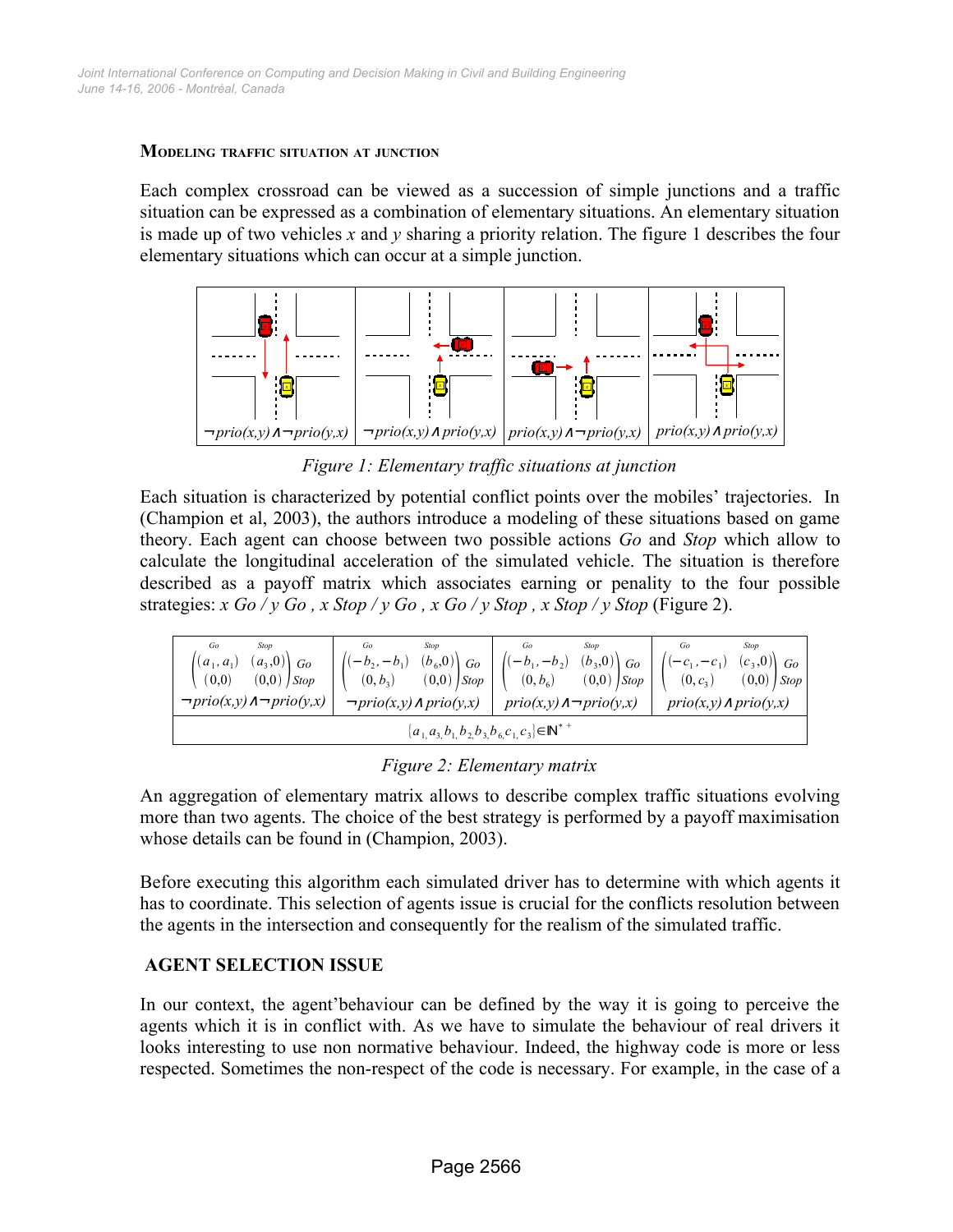double left turn, the rule is that the vehicles drive round each other. In the case of two trucks, this rule leads to a deadlock. Using non normative behaviour makes easier the getting of a larger disparity between the simulated drivers and thus the emergence of realistic traffic situations.

#### **CONFLICT POINTS AND PRIORITY RELATIONS**

For each pair of agents  $x$  and  $y$  in crossroad situation, there is a conflict point for which it is possible to define two distances:

- $distConflict(x, y)$ , the distance between x and the conflict point
- *distConflict(y,x)*, the distance between *y* and the conflict point

When the vehicles are on different roads, the conflict point is situated at the intersection of their trajectories. When the vehicles are on the same road, two cases are possible according to their direction. If both *x* and *y* go straight on, no conflict point exists and we can set:  $distConflict(x, y) = +\infty$  and  $distConflict(x, y) = +\infty$ . On the contrary, if *x* and *y* are in a double left turn situation, two conflict points are conceivable. To remove this ambiguity, we can discriminate the conflict point by a time-to-conflict calculation depending on speed and acceleration of the two mobiles.

In reality, a driver can not possibly try to manage his conflicts with more than 4 or 5 other vehicles. Consequently, in ARCHISIM, each agent tries to perform coordination with no more than 4 other mobiles. The selection process of agents for coordination is applied in two steps. The first one consists in searching both the conflict points  $p_i$  ( $1 \le i \le 4$ ) and the associated mobiles. During the second step, the agent *x* determines for each  $p_i$  the mobile  $y_{pi}$ the most constraining from the point of view of the priority relation between  $\bar{x}$  and  $y_{\bar{p}i}$ . When two agents *y'pi* and *ypi* share an equivalent relation, the choice is performed according to the distance to the conflict point:  $min(distConflict(y')_{pi}x)$ ,  $distConflict(y_{pi}x)$ ).

The selection of agents issue depends on the priority relation perceived by an agent *x*. A simple way to introduce non normative behaviour is to consider this relation as an aggregation of different types of priorities.

## **PRIORITY AGGREGATION**

We have implemented and tried several types of aggregation. We present in the following section the one which offers the best realism and we refer to it by *agg3*. This aggregation *agg3* is described in the figure [3](#page-4-0) by a set of rules expressed as implication. The predicate *prioCode* represents the normative priority of highway code whereas *prioPhysical* stands for the priority relating to an awkward entry in the conflict zone. We also introduce the predicates *impatience* and *moveOffAgain*. The first one expresses the impatience state of the agent and the second indicates if the agent accelerates after having stopped.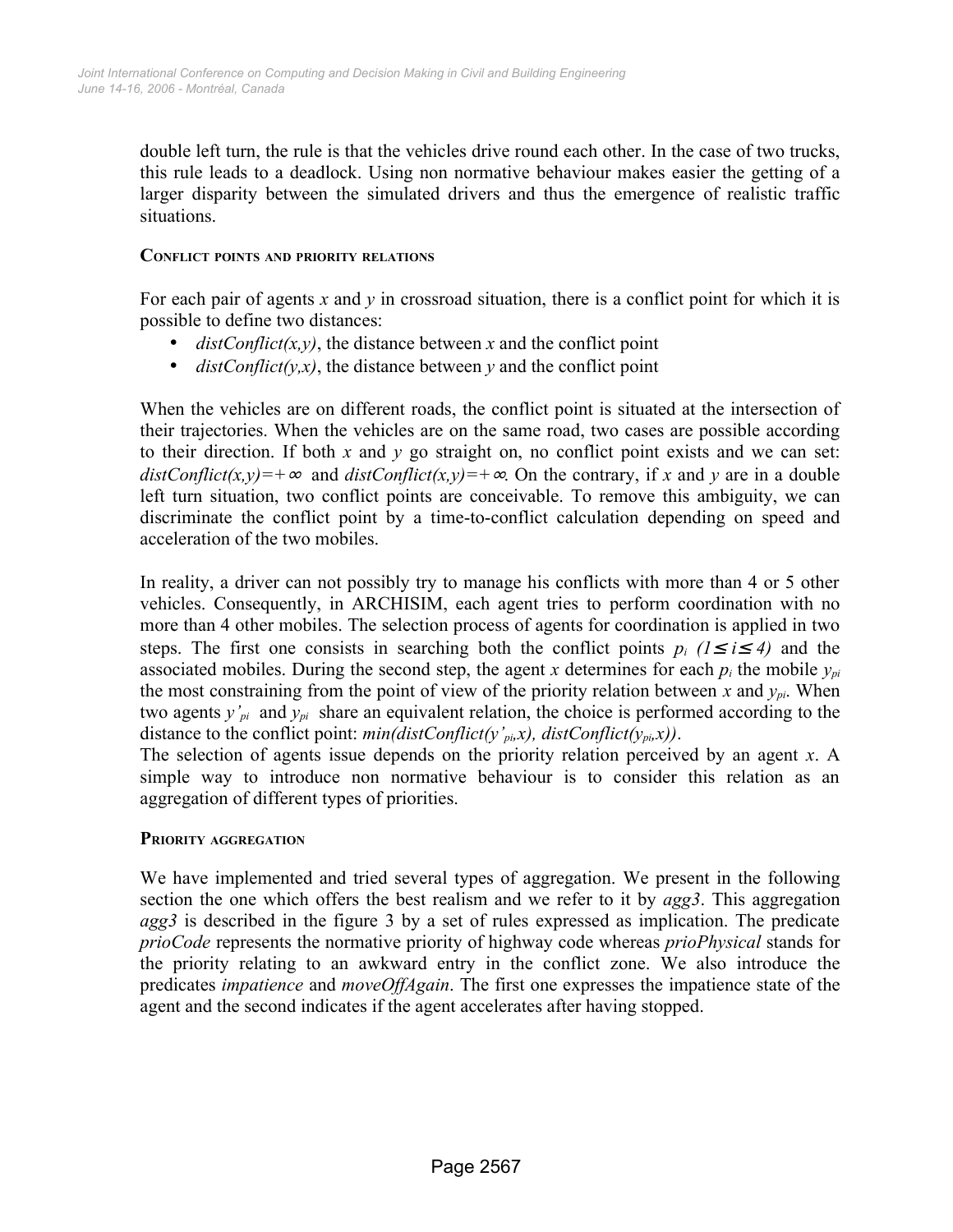$(1)$  *prioPhysical*  $(x, y) \rightarrow \text{prio}_A(x, y) \land \neg \text{prio}_A(y, x)$ (2)  $\text{prioCode}(x, y) \wedge \text{prioCode}(y, x) \wedge \text{turnBehind}(y, x) \rightarrow \neg \text{prio}_A(x, y) \wedge \text{prio}_A(y, x)$ (3)  $\text{prioCode}(x, y) \wedge \text{prioCode}(y, x) \wedge \neg \text{turnBehind}(x, y) \rightarrow \text{prio}_A(x, y) \wedge \neg \text{prio}_A(y, x)$  $(4)$  *prioCode* $(x, y) \land \neg \text{prioCode}(y, x) \land \text{impatience}(x) \rightarrow \text{prio}_A(x, y) \land \neg \text{prio}_A(y, x)$ 5)  $\text{prioCode}(x, y) \land \neg \text{prioCode}(y, x) \land \neg \text{impatience}(x) \land (\text{distConflict}(x, y) < \text{distConflict}(y, x)) \rightarrow$  $\text{prio}_A(x, y) \wedge \neg \text{prio}_A(y, x)$ (6) prioCode(x, y)  $\land \neg$  prioCode(y, x)  $\land \neg$  impatience(x)  $\land$  (distConflict(x, y) adistConflict(y, x))  $\land$  moveOffAgain(y)  $\rightarrow$  $\text{prio}_A(x, y) \wedge \neg \text{prio}_A(y, x)$ (7)  $\text{prioCode}(x, y) \land \neg \text{prioCode}(y, x) \land \neg \text{impatience}(x) \land (\text{distConflit}(x, y) \geq \text{distConflit}(y, x)) \land \neg \text{moveOffAgain}(y) \rightarrow \text{waveOffAgain}(y)$  $\neg prio_A(x, y) \wedge prio_A(y, x)$ (8)  $\neg \text{prioCode}(x, y) \land \text{prioCode}(y, x) \land (\text{moveOffAgain}(x) \lor \text{impatience}(x)) \land (\text{distConflict}(x, y) < \text{distConflict}(x, y)) \rightarrow$  $\text{prio}_A(x, y) \wedge \neg \text{prio}_A(y, x)$ (9)  $\neg$  prioCode(x, y) $\land$  prioCode(y, x) $\land$ (moveOffAgain(x) $\lor$ impatience(x)) $\land$ (distConflict(x, y) $\geq$ distConflict(x, y)) $\rightarrow$  $\neg prio_A(x, y) \wedge prio_A(y, x)$  $(10)$   $\neg$  prioCode $(x, y) \wedge$  prioCode $(y, x) \wedge \neg$ moveOffAgain $(x) \wedge \neg$ impatience $(x) \rightarrow \neg$  prio<sub>A</sub> $(x, y) \wedge$  prio<sub>A</sub> $(y, x)$  $(11)$  ¬  $prioCode(x, y) \land \neg prioCode(y, x) \rightarrow \neg prio_A(x, y) \land \neg prio_A(y, x)$ 

<span id="page-4-0"></span>*Figure 3: Priorities aggregation*

Without being explicitely expressed, this aggregation takes the priority relative to the speed into account. For example, a mobile arriving in a crossroad with a high speed will be able to consider that it has priority. Conversely, a mobile will be able to consider it has no longer priority over a faster vehicle. When the speeds are near from zero, distances are considered instead of speed (rules 5,6,7,8,9). On the other hand, when speeds are significant, all boolean tests using *distConflict* are remplaced by time to conflict, gap acceptance, braking time.

#### **NON-NORMATIVE BEHAVIOUR AND DEADLOCKS**



<span id="page-4-1"></span>*Figure 4: Example of deadlocks in an intersection*

The aggregation presented in the previous section allows to obtain non normative practices and consequently realistic traffic situations. However, such practices can lead to deadlocks inside the intersection. When simulating high density of vehicles, agents can store themselves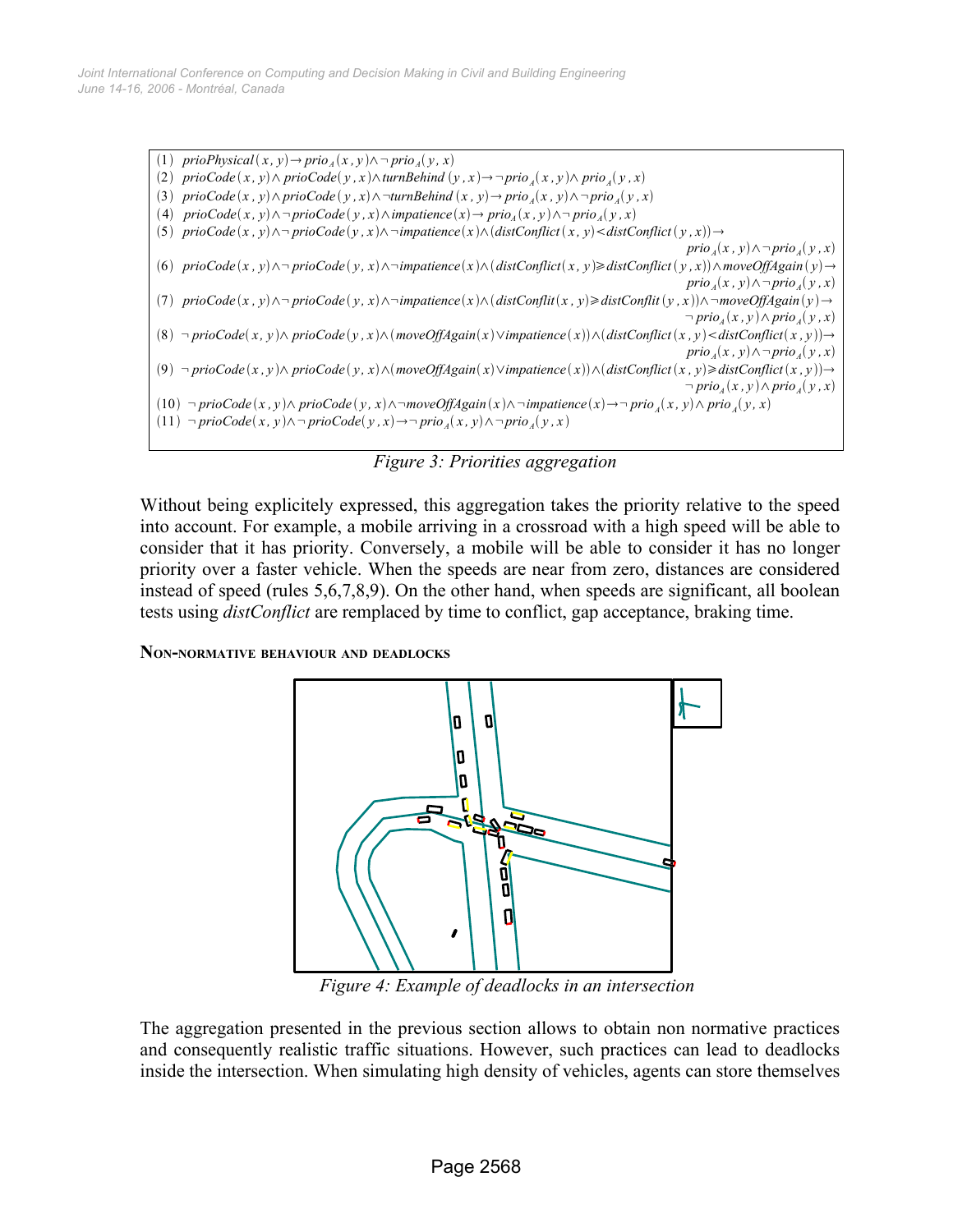in the inner center of the crossroad and consequently create a deadlock. An example of such a situation is presented on figure [4](#page-4-1).

In real life, even if drivers perform individual and non-normative practices, deadlocks situations are quite uncommon since drivers anticipate. From the psychological standpoint, and based on in-deepth studies conducted in actual situations, Saad research work demonstrates the importance of the anticipation when driving (Saad, 1992): "driving is anticipating". Taking this aspect of the driving task into account, we propose an action selection model based on anticipation.

## **ANTICIPATION OF DEADLOCKS SITUATIONS**

Anticipation is a general concept. First works about anticipation have been led by biologists and psychologists who tried to explain the adaptative behaviour of some animals. In 1985, Robert Rosen proposed for the first time a general framework of anticipation. The definition he introduced makes the link between knowledge of the future and decision making at present time: "An anticipatory system is a system containing a predictive model of itself and / or of its environment that allows it to change current state at an instant in accord with the model predictions pertaining to a later instant"(Rosen, 1985).

In the field of multi-agent system, anticipation is used in various applications: creation of complex and adaptative behaviour in video games (Laird, 2001), planification in high dynamic environment (Marc, 2004), eliminating of non cooperative situations (Georgé, 2004). In this section, the idea is to use anticipation in order to remove, before the coordination, the actions which can induce deadlocks.

#### **MODEL OF ANTICPATION**

The model we introduce consists in partitioning the environment representation of an agent in two parts: desired and undesired states. Deadlocks are of course considered as undesired states. With this background, the anticipation process consists in building a projection of the environment in the future and testing the existence of undesired states. The major difficulties is to describe and represent the environment.

The architecture of ARCHISIM allows agents to get, at each step of the simulation, a symbolic description of their environment with information about other perceived vehicles: position on the road, current speed, acceleration, etc. We enrich this symbolic vision by considering three relations of livelocks between two vehicles:

- $\bullet$  *bph<sub>z</sub>*(*x,y*) = *x* is physically blocked by *y* from the point of view of agent *z*
- *bpha<sub>z</sub>*(*x,y*)  $\equiv$  *z* perceives that *x* will be physically blocked by *y*
- $\bullet$  *bphr<sub>z</sub>*(*x,y*)  $\equiv$  *y* has priority over *x* from the point of view of agent *z*

A conjunction set of these relations allows us to describe easily the contextual traffic situation occuring in a crossroad. The computation of these relations does not violate the rules of distribution of data since they can be infered by real drivers.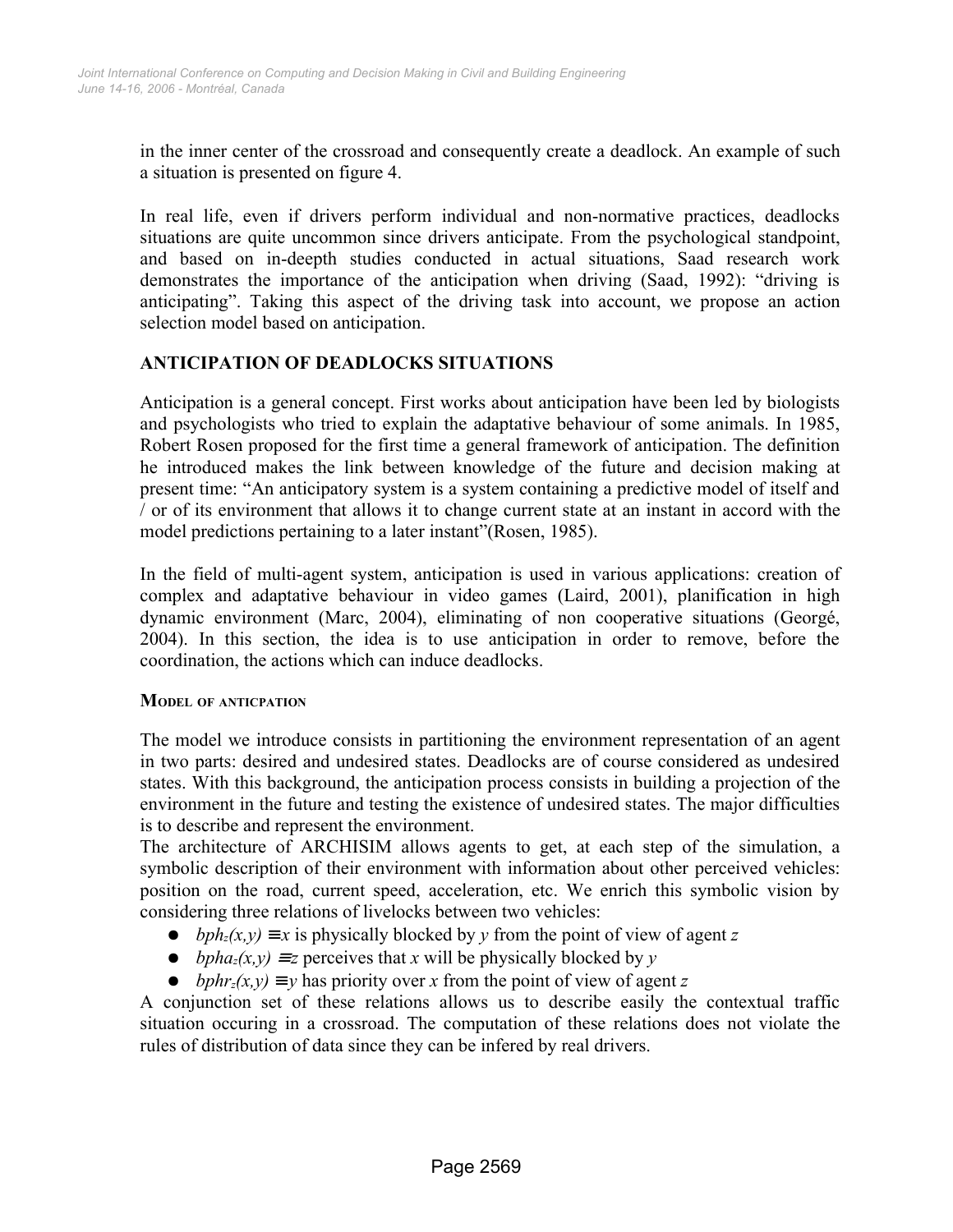#### **INFERENCE OF UNDESIRED STATES**

To be able to infer undesired states from livelocks relations previously introduced, we use a based on constraints formalism which describes a set of variables taking their value in domains and constrained by binary relations. Each agent in crossroad situation builds a representation consisted of vehicles present inside the intersection (variables) and having livelock relation between each other (constraints).

Each vehicle acts according to a temporal domain that can be reduced by the livelock relations. For example,  $dom(x) = [1, +\infty)$  expresses that x will be able to move during the interval *t+1* to *+*<sup>∞</sup> but *dom(x)=[1,4]*∪*[8,10]* expresses that *x* will be blocked between *t+5* and  $t+7$ . The reduction of domain can be computed by using constraints propagation algorithm.

#### **GENERAL ANTICIPATION ALGORITHM**

| function Anticipe (ListeActions LA, ReseauDeContraintes CN) |       |  |
|-------------------------------------------------------------|-------|--|
| begin                                                       |       |  |
| propage(CN);                                                | (i1)  |  |
| for each A in LA do                                         |       |  |
| copieDeCN <- CN;                                            | (i3)  |  |
| $LC \le -$ determine Effets Directs (A) ;                   | (i4)  |  |
| ajouteConstraintes (LC, CN);                                | (i5)  |  |
| propage(CN);                                                | (i7)  |  |
| if existeUnEtatNonDesires(CN)                               | (i8)  |  |
| then                                                        |       |  |
| efface(A,LA)                                                | (i9)  |  |
| end;                                                        |       |  |
| $CN < -$ copieDeCN;                                         | (i10) |  |
| end;                                                        |       |  |
| return LA;                                                  | (i11) |  |
| end                                                         |       |  |

<span id="page-6-0"></span>*Figure 5: Anticipation algorithm*

The first step of the algorithm (figure [5\)](#page-6-0) consists in performing a first propagation over the constraint networks CN previously built by the agent *x*. This allows to reduce the domain of each variable. Then for each possible action of the agent *x*, the algorithm determines the effects of it. These effects entail the addition or the eliminating of livelocks relations. When the effects of an action are estimated, the algorithm makes an update of the constraint network and performs a new propagation. Then starts the research of undesired states. For example, a nil domain for the agent *x* constitutes a future deadlock situation. If an action will create such a situation, it is removed from the list of action LA.

The complexity of our algorithm depends on methods used for the propagation (Bessiere et al, 1995), (Mackworth, 1977) which complexity is bounded by  $O(ed^2)$  and  $O(ed^3)$  (*d* is the max length of the considered domains and *e* the total number of relations in the network). As this algorithm is run at each time step by each of the *n* agents involved in the situation, the global complexity is in the worst case  $O(ned^2)$ .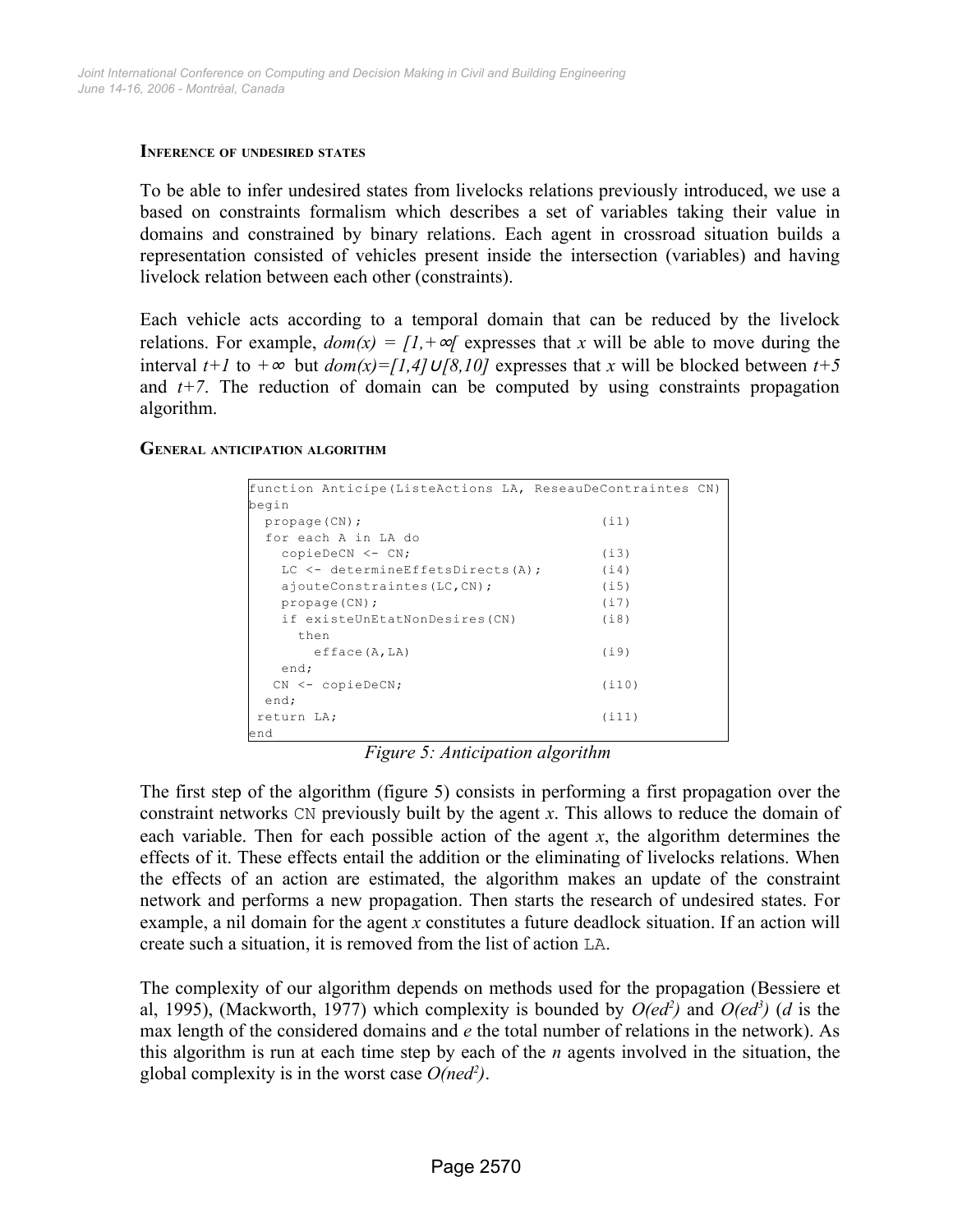This theorical complexity must be considered in context. Indeed, by keeping a length of domain quite short, the main term  $d^3$  remains fair. Moreover, we must consider the fact that all vehicles inside the crossroad will not execute the algorithm: the vehicles which are already blocked do not need to anticipate since they can not move anymore.

## **EVALUATION**

A first type of evaluation has been led by using scenarii test over crossroad without signalisation and giving way to traffic coming from the right (Doniec, 2006). Since our initial goal is to reduce the number of deadlocks induced by the use of non normative behaviour, we also proceed by comparison between different simulations realised with a same traffic demand on the same road network.



<span id="page-7-0"></span>*Figure 6: Reduction of the number of deadlocks with anticipation*

The figure [6](#page-7-0) presents the results of such a simulation. The first curve is obtained only with the coordination mechanism and the aggregation *agg3* presented in section 3.2. It expresses the number of deadlocks occuring during the simulations in terms of the density (number of vehicles per hour) simulated. We can notice that the number of deadlocks grows quickly. The second curve is obtained by adding the anticipation mechanism to the coordination. It shows a notable reduction of the number of deadlocks.

#### **CONCLUSIONS**

In this article we have exposed a traffic simulation at junction issue. Compared to actual traffic simulation tools, we try to ensure a realistic traffic inside the intersection. To do this we use non normative behaviour in the behavioural traffic simulation model: ARCHISIM.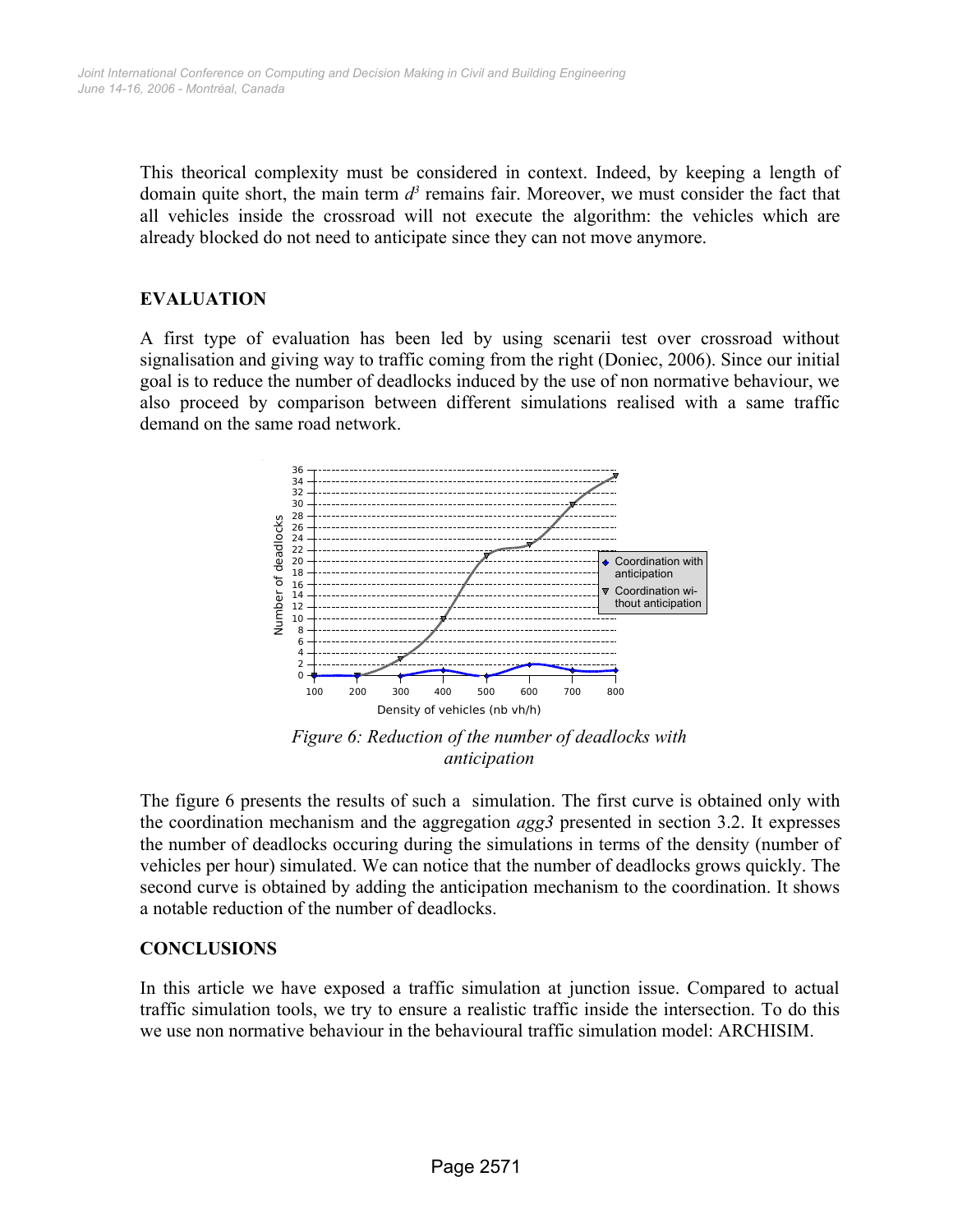When we want to simulate a high density of traffic, the use of non normative practices induces livelocks and deadlocks. In order to reduce deadlocks situations, we have introduced an anticpation mechanism which allows agents to eliminate their actions which can create deadlocks in the future. The evaluations over unit test and scenarii are really satisfactory. The next step of our work consist in evaluating the impact of non normative behaviour and anticipation over statistical result of traffic simulation.

# **REFERENCES**

- S. Espié, (1995) "ARCHISIM : Multi-actor parallel architecture for traffic simulation". *Proceedings of the Second World Congress on Intelligent Transport Systems*.
- Y. Demazeau (2001), VOYELLES. Habilitation à diriger des recherches, Université de Grenoble.
- F. von Martial, (1992). Coordination by negociation based on a connection of dialogue states with actions. DAI Workshop.
- L. Gasser (L.) et A. Bond, (1988) Readings in distributed artificial intelligence. Morgan Kaufman, San Mateo.
- M. Yokoo, (2001) Distributed Constraint Satisfaction : Foundations of Cooperation in Multiagent Systems, Springer.
- A. Doniec, S. Piechowiak, R. Mandiau, (2005) A DisCSP Solving Algorithm Based on Sessions. *Proceedings of FLAIRS*.
- Y. Shoham, M. Tennenholtz, (1995) Computational Social Systems : offline design, *Journal of Artificial Intelligence Research*.
- S. Aknine, S. Pinson, M.F. Shakun, (2000) Méthodes de coordination multi-agent par formation de coalition, *Systèmes Multi-agents, Ingénierie, Technologie, Expérimentations, Hermes.*
- A. Champion, S. Espié, R. Mandiau, C. Kolski, (2003) A game-based multi-agent mechanism – application to road traffic and driving simulations. *Summer Computer Simulation Conference*.
- A. Champion, (2003) Mécanisme de coordination multi-agent fondé sur les jeux : application à la simulation comportementale de traffic routier en situation de carrefour. Thèse de doctorat, Université de Valenciennes.
- F. Saad (1992). In-depth analysis of interactions between drivers and the road environment : contribution of on-board observations and subsequent verbal report - *In Proceedings of the 4th Workshop of ICTCT, University of Lund, Bulletin 110.*
- R. Rosen, (1985) Anticipatory systems Philosophical, Mathematical, and Methodological Foundations, Pergamon Press.